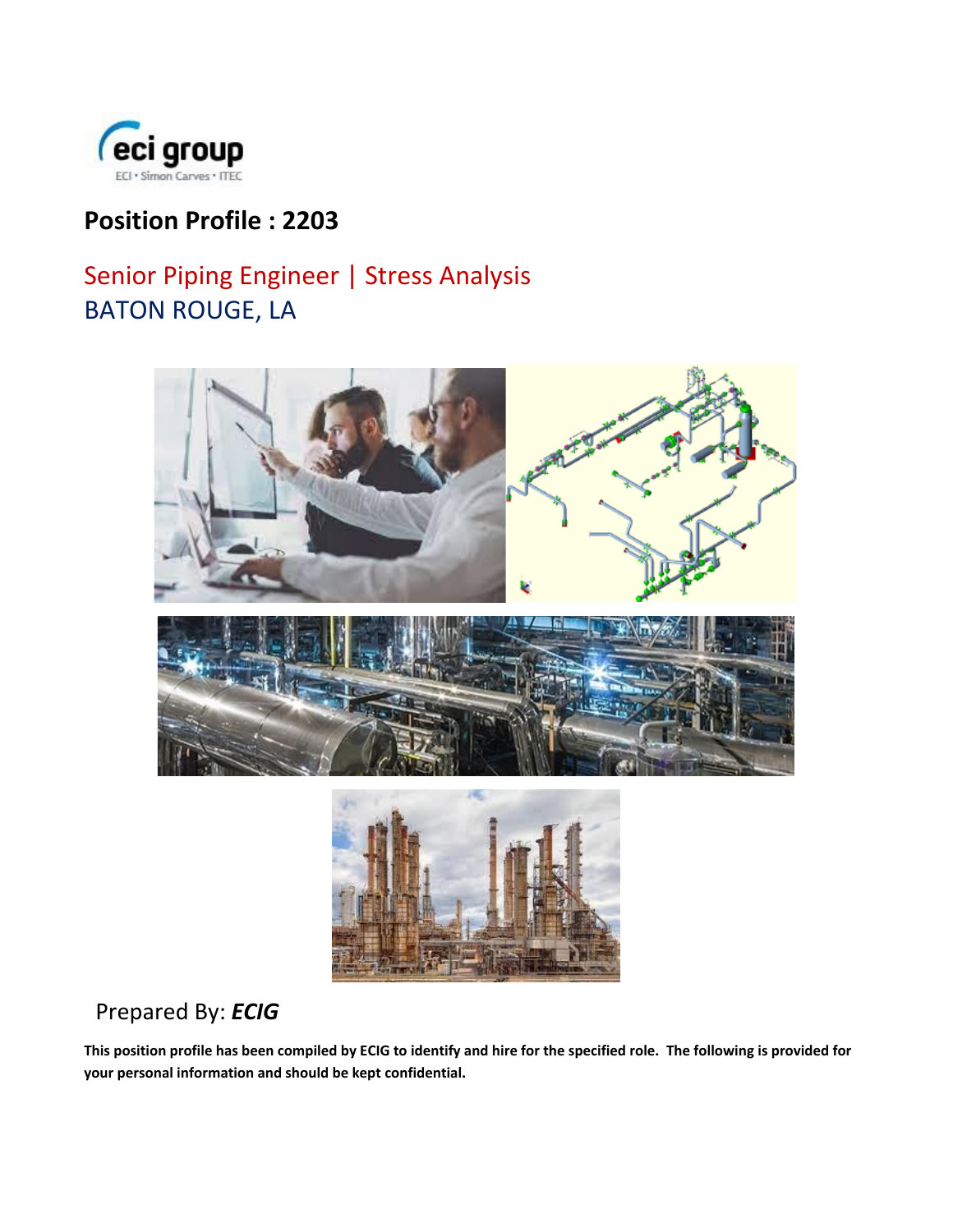

### **Senior Piping Engineer |Stress Analysis [2203]**

The world's leading specialist engineering contractor for low-density polyethylene (LDPE) and ethylene vinyl acetate (EVA) projects has an immediate a need for a **Senior Piping Engineer | Stress Analysis** to be responsible for performing & checking pipe stress analysis activities, lead teams on smaller jobs, performing stress calculations and working with Global lead to develop company standards and tools.

#### **COMPANY INFORMATION: [WEBSITE** <https://ecigrouponline.com/engineering-services/> ]

Founded in 1977 ECI Group Inc. [ECIG] provides world-class engineering solutions to clients around the world, with have a long history of designing and developing industrial facilities and process plants for the production of fuels, chemicals and polymers. With core technical skills focused around the development and design of a range of processes, we continually embrace new technologies and innovative project methodologies which have contributed to our success in this field. Our full-service offering covers all Engineering discipline including Process, Mechanical (Machinery/Vessels), Piping and Pipe Stressing, Plant Layout, Electrical, Control & Instrumentation, and Civil & Structural. Our engineering services expertise includes:

- $\triangleright$  Concept Development feasibility, cost estimates, front end design, basic engineering
- ➢ Detailed Design hazard studies, FEA, DCS/SIS, flare systems, as-built drawings
- ➢ Owner's Engineer Project Management, contractor evaluation, due diligence, technical reviews
- $\triangleright$  Safety Critical Engineering SIL/LOPA, relief systems, HAZOP chair, thermal and vibrational stress analysis, design for high pressure / toxic / corrosive service

#### **BENEFITS AND FEATURES**

- $\checkmark$  Full Benefits Package health, dental, vision insurance.
- $\checkmark$  Company paid short & long-term disability and life insurance
- ✓ Flexible Spending Plans, Education Reimbursement, Dependent Care Spending Plan
- $\checkmark$  401K Retirement Plan

#### **YOUR ROLE WITH THE COMPANY:**

- This position reports directly to the Piping Engineering Section Leader Shaunda White, P.Eng. [https://www.linkedin.com/in/shaunda-white-7bb55380/]
- Prepare Basic & Complex engineering deliverables in accordance with Company Management Systems, current legislation, Design Codes (ASME B31.3, ASME VIII, etc.) and relevant international standards.
- Check Basic & Complex engineering deliverables produced by others in accordance with Company Management System against current legislation, Design Code (ASME B31.3, ASME VIII, etc.) and relevant International Standards.
- Provide technical information in support of the project team.
- Attend technical design/project reviews to ensure compliance with customers' needs and QHSE requirements.
- Expand and maintain knowledge of the latest standards, legislation, products, and practices relating to the relevant

## **ECI GROUP**

**FOR MORE INFORMATION CONTACT:** *Kathryn "Kate" Wilhelm, PE Director of Global Recruitment 985 264 6709* kwilhelm@ecigrouponline.com

engineering discipline to reinforce professional competency